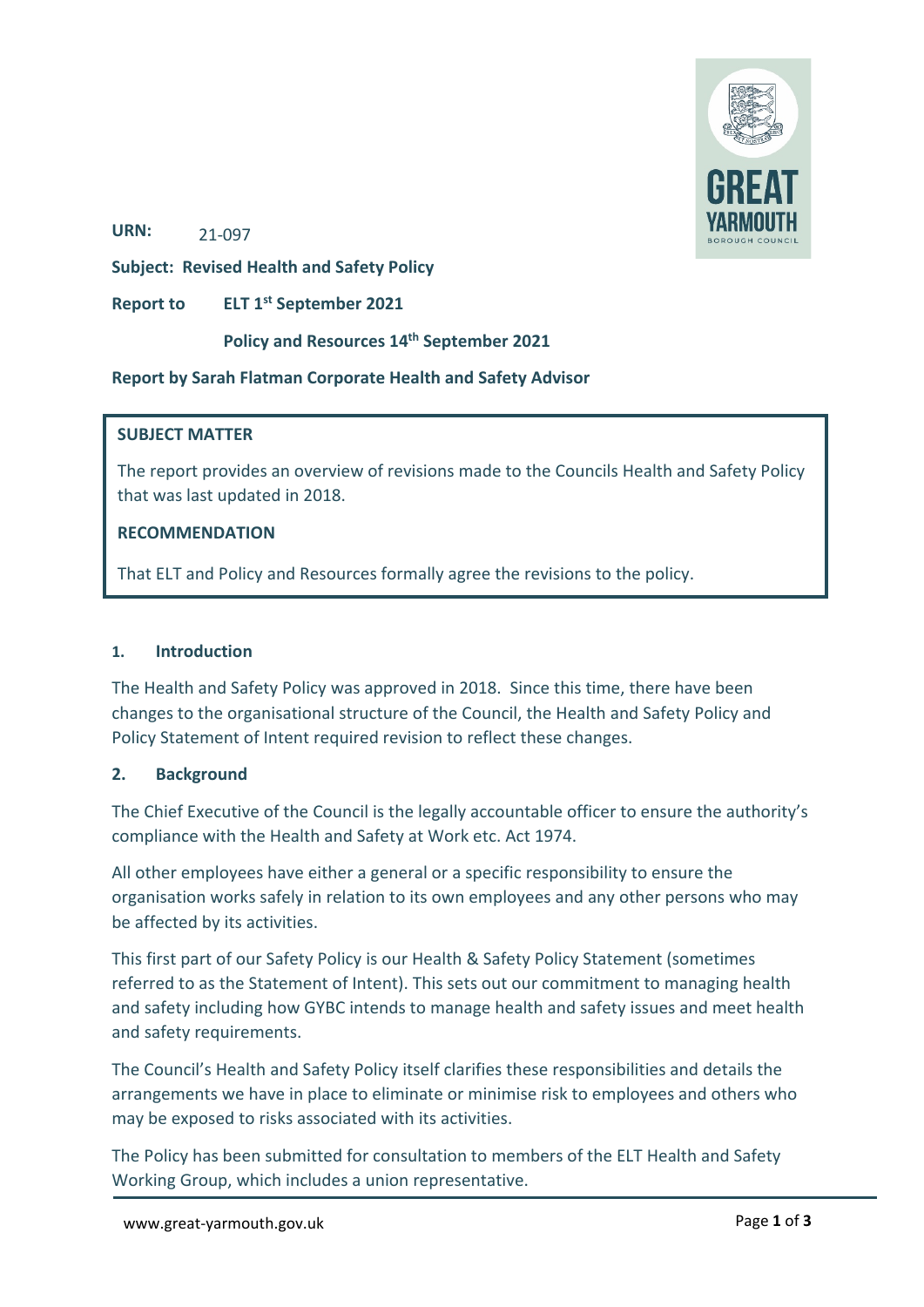## **3. Summary of Changes**

The following changes have been made to the document: ‐

- It has been aligned with the new structure and new Council branding.
- The statement of intent has been incorporated into the policy (This was previously a separate document).
- The document has been simplified removing unnecessary technical jargon.
- Responsibilities have been simplified and updated where ownership has changed.

#### 4. **Next Steps**

The Policy needs to be approved by ELT and Policy and Resources Committee, Leader of the Council and then the Chief Executive; Leader of the Council and a Union Representative must sign the Statement of Intent.

This policy will then be placed on the loop and brought to the attention of all employees.

#### **5. Financial Implications**

The Council could incur financial loss if the Health and safety Executive took action against us as it is a legal requirement to ensure the Policy remains relevant and up to date.

#### **6. Risk Implications**

Should the Health and Safety Executive investigate an incident or carry out a safety inspection of the Council they could take formal action if our safety policy does not accurately reflect the safety arrangements we have in place.

#### **7. Legal Implications**

The Management of Health and Safety at Work Regulations require that where an employer employs 5 or more employees, there is a written health and safety policy document produced. It is also a requirement that the health and safety policy is kept up to date.

## **8. Conclusion**

An effective health and safety policy is key to creating a safe workplace, but for health and safety policies to remain relevant, they need to be regularly reviewed and updated.

#### **9. Background Papers**

Revised Health and safety Policy Attached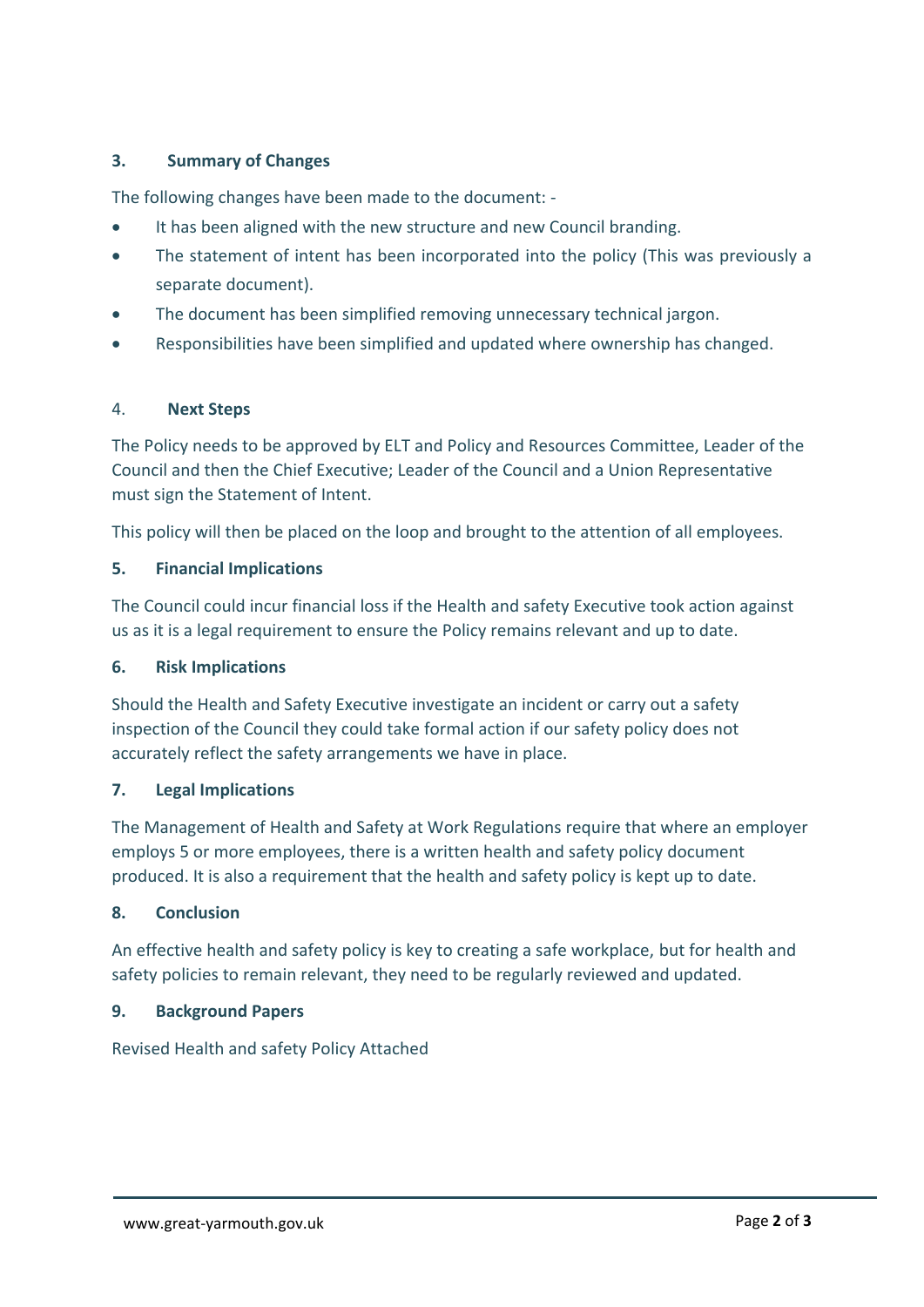Areas of consideration: e.g. does this report raise any of the following issues and if so how have these *been considered/mitigated against?* 

| <b>Area for consideration</b>                             | <b>Comment</b>                                         |
|-----------------------------------------------------------|--------------------------------------------------------|
| <b>Monitoring Officer Consultation</b>                    | Contacted no comments made                             |
| Section 151 Officer Consultation:                         | N/A                                                    |
| <b>Existing Council Policies:</b>                         | There is an existing health and safety policy in place |
| <b>Financial Implications (including</b><br>VAT and tax): | Detailed above                                         |
| Legal Implications (including human<br>rights):           | <b>Detailed Above</b>                                  |
| <b>Risk Implications:</b>                                 | <b>Detailed Above</b>                                  |
| Equality Issues/EQIA assessment:                          | N/A                                                    |
| Crime & Disorder:                                         | N/A                                                    |
| <b>Every Child Matters:</b>                               | N/A                                                    |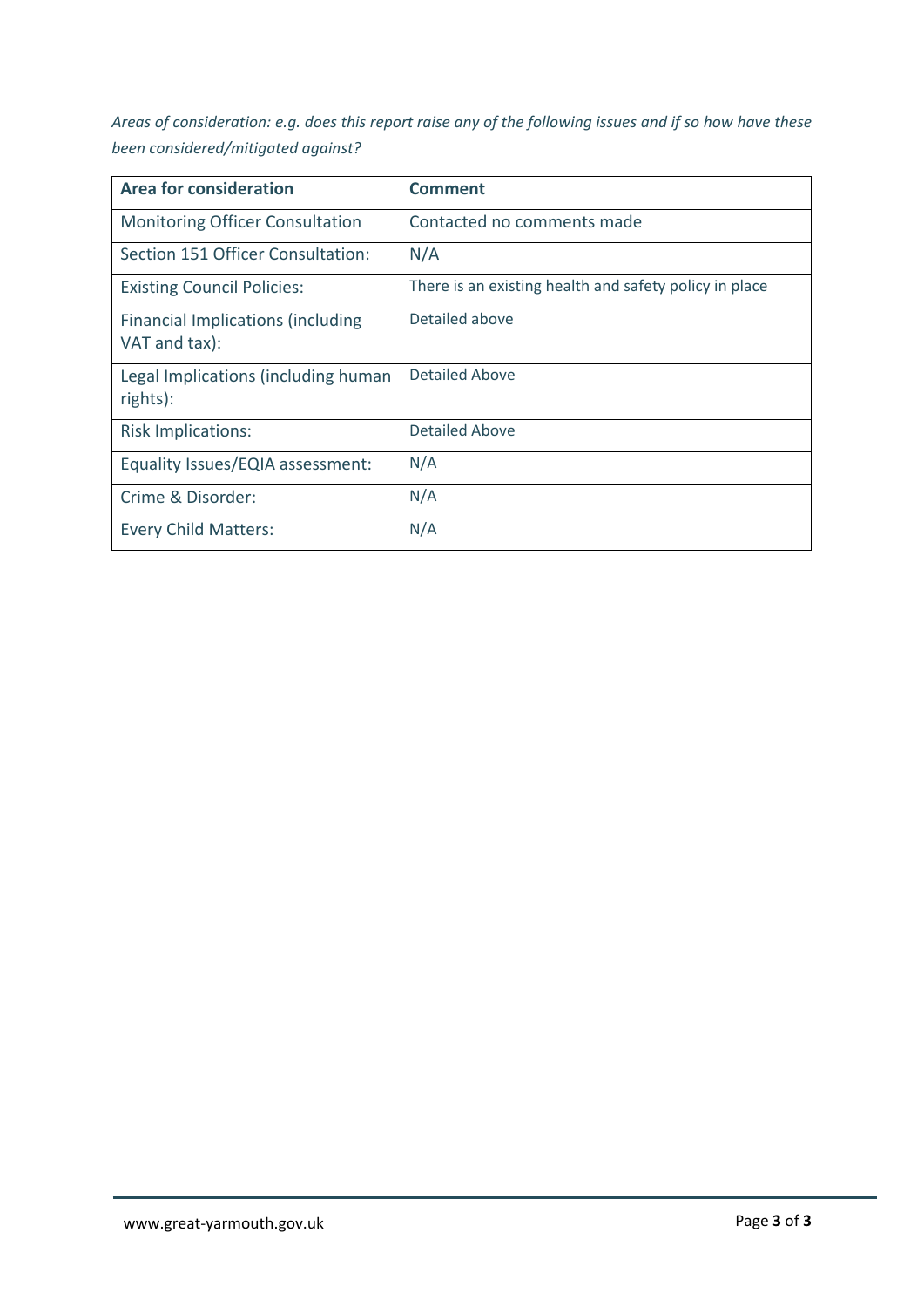

# **Health and Safety Policy**

# **Contents**

| 1.   |  |
|------|--|
| 2.   |  |
| 2.1  |  |
| 2.2  |  |
| 3.   |  |
| 3.1  |  |
| 3.2  |  |
| 3.3  |  |
| 3.4  |  |
| 3.5  |  |
| 3.6  |  |
| 3.7  |  |
| 3.8  |  |
| 3.9  |  |
| 3.10 |  |
| 3.11 |  |
| 3.12 |  |
| 3.13 |  |
| 3.14 |  |
|      |  |
|      |  |

| Version   Author |            | Date   | Changes | Status |
|------------------|------------|--------|---------|--------|
| 2.0              | Corporate  | August | Updated | Final  |
|                  | Health and | 2021   |         |        |
|                  | Safety     |        |         |        |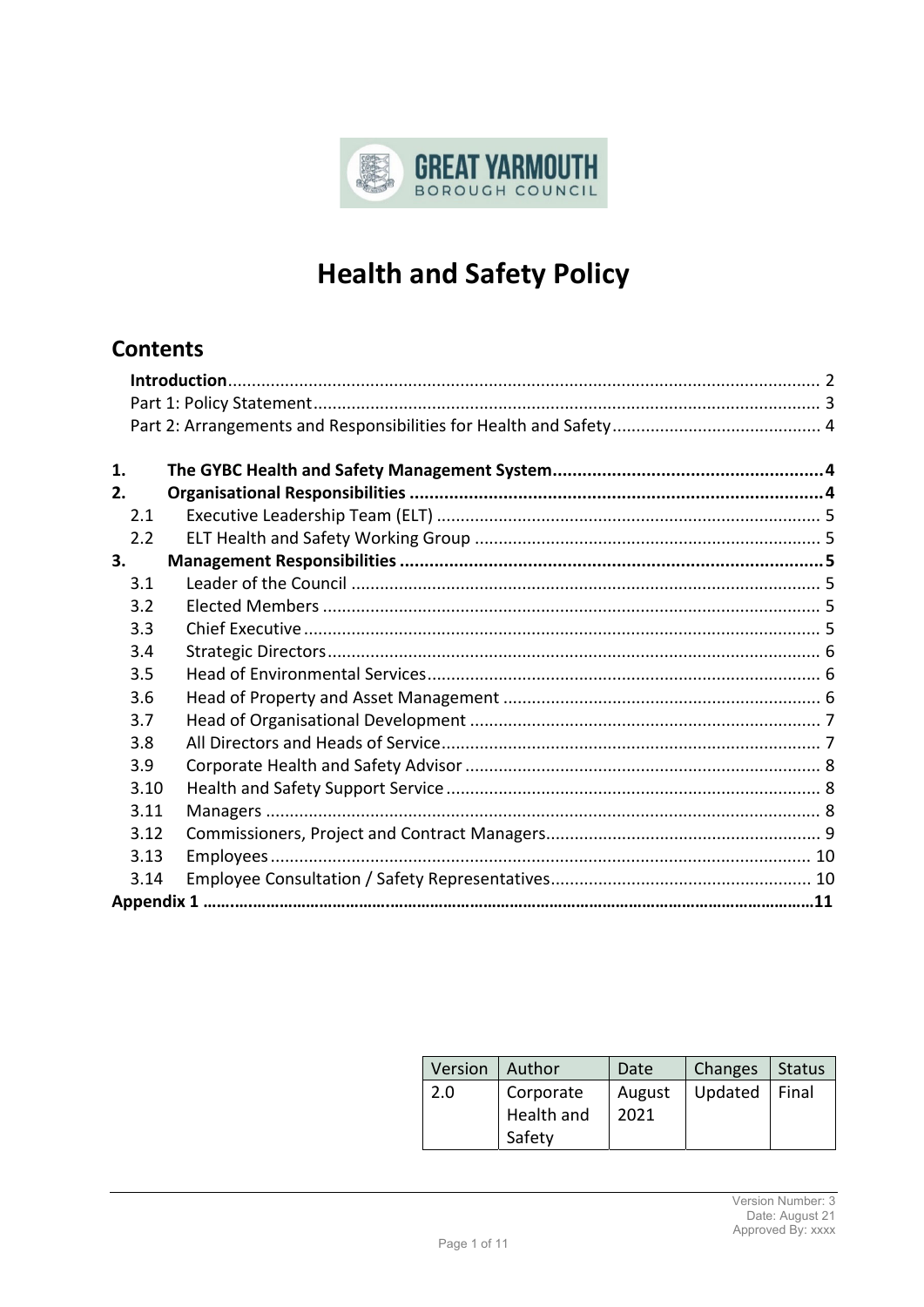## **Introduction**

The Health and Safety Policy sets out Great Yarmouth Borough Council's (GYBC) commitment to the health, safety and welfare. This is identified in Part 1 that contains our Policy Statement.

Part 2 of the policy details the main roles and responsibilities of each and everyone one of us. All of us have a part to play and a responsibility to ensure that the Councils health and safety arrangements are followed and that we help in maintaining a safe and healthy working environment for everyone including ourselves.

This section also identifies the arrangements GYBC have in place to manage and control the risks to the health and safety and wellbeing of our colleagues and others who may be affected by our work activities.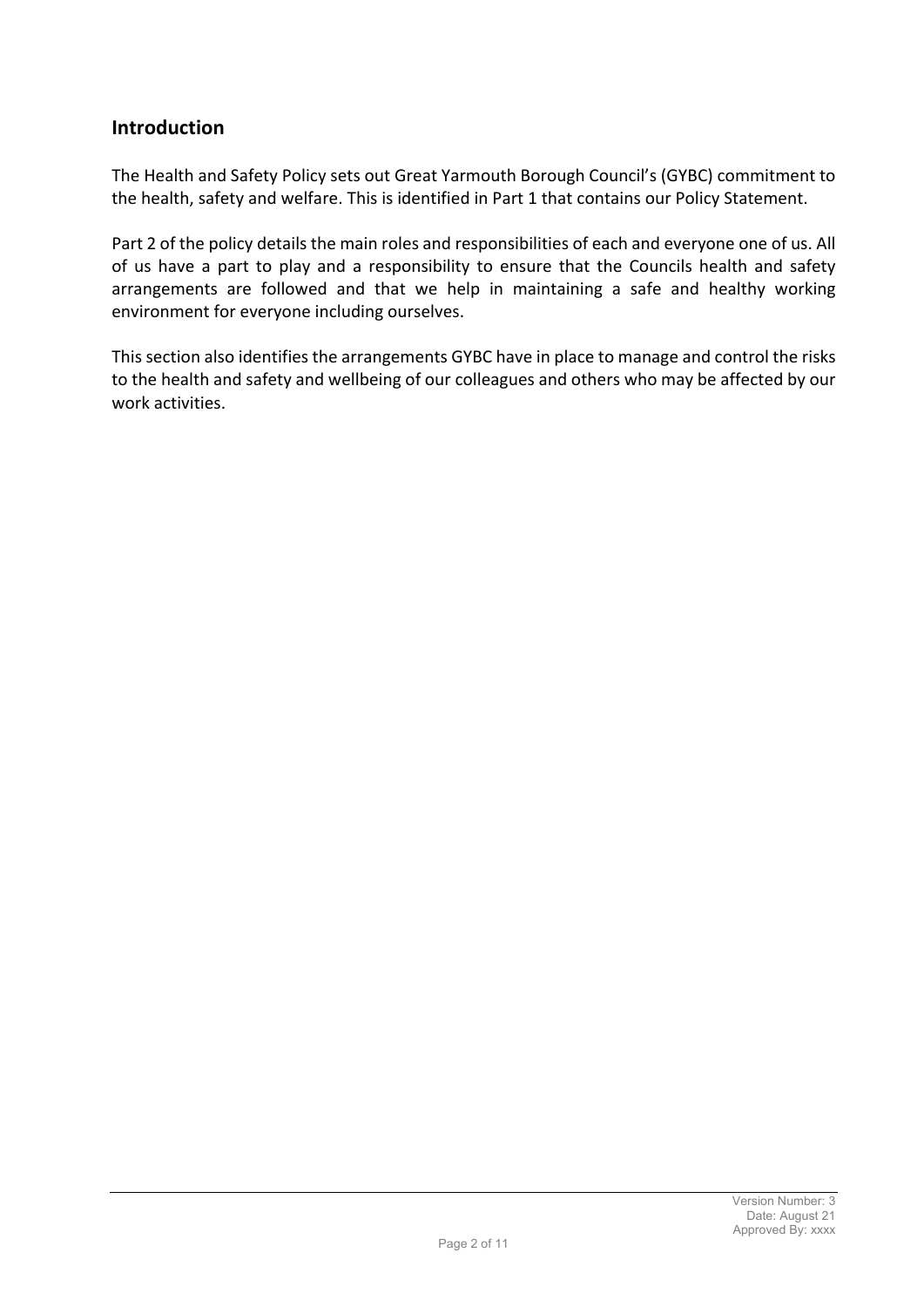# **Part 1: Policy Statement**

Effective management of health, safety and well‐being is integral to delivering our priorities for the Borough of Great Yarmouth.

Our overall objective is to provide a safe and healthy working environment for our employees, the people we work with and those that access our services. We will achieve this by:

- **Ensuring that health and safety management is an integral part of decision making and** organisational processes
- Developing and maintaining a positive health and safety culture with an emphasis on continually improving our performance
- **IMP** Implementing an effective health and safety management system to ensure compliance with legal requirements
- Adopting a sensible and proportionate approach to managing risks
- **Providing and maintaining a safe and healthy working environment, safe machinery,** equipment and systems of work for our employees
- **EXTER** Communicating and consulting with employees and their trade union representatives so that employees are well informed and engaged in our health and safety arrangements.
- Complying with statutory requirements and where possible industry best practice
- Investigating and learning the lessons from accidents and work-related ill health incidents
- **Providing effective information, instruction and training to employees to ensure safe working** practices
- Monitoring and reviewing systems and preventative measures, including those of our partners and commissioned and contracted organisations, to make sure they are suitable, sufficient and effective.
- Ensuring adequate resources are made available to fulfil our health and safety responsibilities and objectives
- Regularly reviewing and monitoring this policy

Overall accountability for health and safety is recognised as a prime responsibility for all those who manage and supervise activities, commission and contract services under their control. However, for these commitments to be effective, employees throughout the organisation must play their part in creating and sustaining a positive health and safety culture.

| <b>Signed</b>                                  | <b>Signed</b>                                     | <b>Signed</b>                               |  |
|------------------------------------------------|---------------------------------------------------|---------------------------------------------|--|
| <b>Sheila Oxtoby</b><br><b>Chief Executive</b> | <b>Carl Smith</b><br><b>Leader of the Council</b> | Ian Hampshire<br><b>On behalf of Unison</b> |  |
| Date                                           | Date                                              | Date:                                       |  |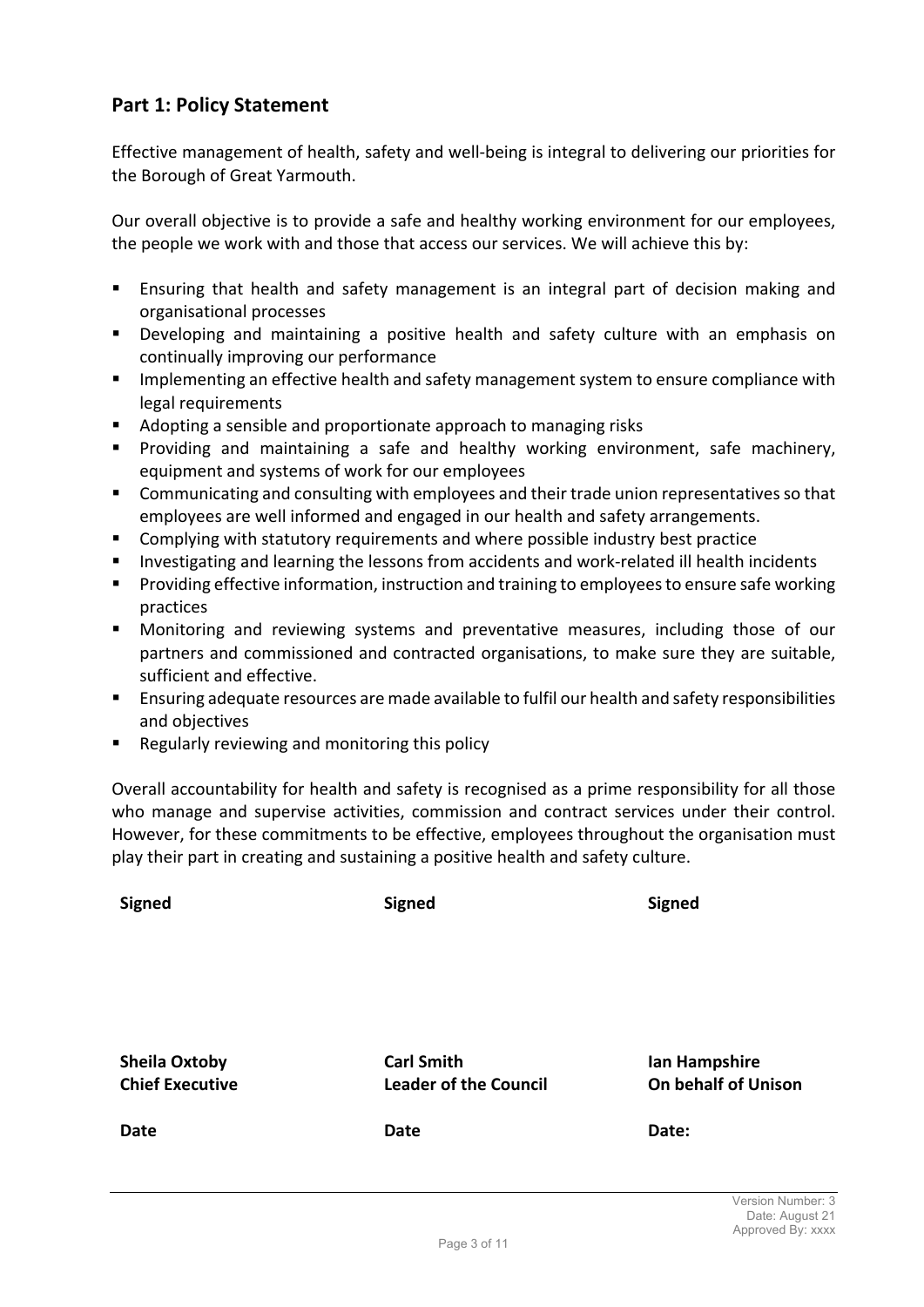# **Part 2: Arrangements and Responsibilities for Health and Safety**

## **1 The GYBC Health and Safety Management System**

The purpose of a health and safety management system is to enable an organisation to understand and control its health and safety risks in a proportionate way and to improve its performance. It aimsto eliminate or minimise risk to employees and others who may be exposed to risks associated with its activities. It enables the organisation to assure itself of its conformance with its stated policy and to demonstrate such conformance to others. The system will also assist the organisation in meeting applicable legal obligations.

The policy statement is reviewed regularly by the Corporate Health and Safety Advisor. Any revisions are agreed with Unions before being authorised by Executive Leadership Team and signed by the Chief Executive, Leader of the Council and Union representative.

Policies and guidance to detailing the arrangements that the Council have in place to eliminate or minimise risk to employees and others who may be exposed to risks associated with its activities are contained on the loop, (GYBC Intranet site) Health and Safety Homepage

These documents that set out our expectations and levels of mandatory compliance known as 'policies' as well as other documents which have a guidance status to help employees to comply with their duties. All published documents provide advice and guidance on how to achieve safe systems of work taking into account legislation, enforcement agencies/industry best practice, case law and incidents.

Most of these documents are owned and reviewed by the Head of Environmental Services, and they apply to all areas of GYBC business. However, there are service-owned procedures which relate to very specific service issues. These are owned by named managers within that service, and it their responsibility to ensure these are reviewed and kept up to date as appropriate.

Local procedures and work instructions are also produced and owned by teams and services. These describe the local arrangements for that area of GYBC for managing tasks or activities.

## **2 Organisational Responsibilities**

GYBC recognises that overall responsibility for health and safety lies with all levels of management having direct responsibility for activities, employees, commissioned and contracted services under their control. However, all employees have a legal and moral responsibility to take reasonable care for the health and safety of themselves and for those other persons who may be affected by their acts or omissions.

GYBC, through the Leader of the Council and Chief Executive, has overall responsibility for the GYBC Health and Safety Policy Statement.

The following meetings have specific health and safety actions as follows: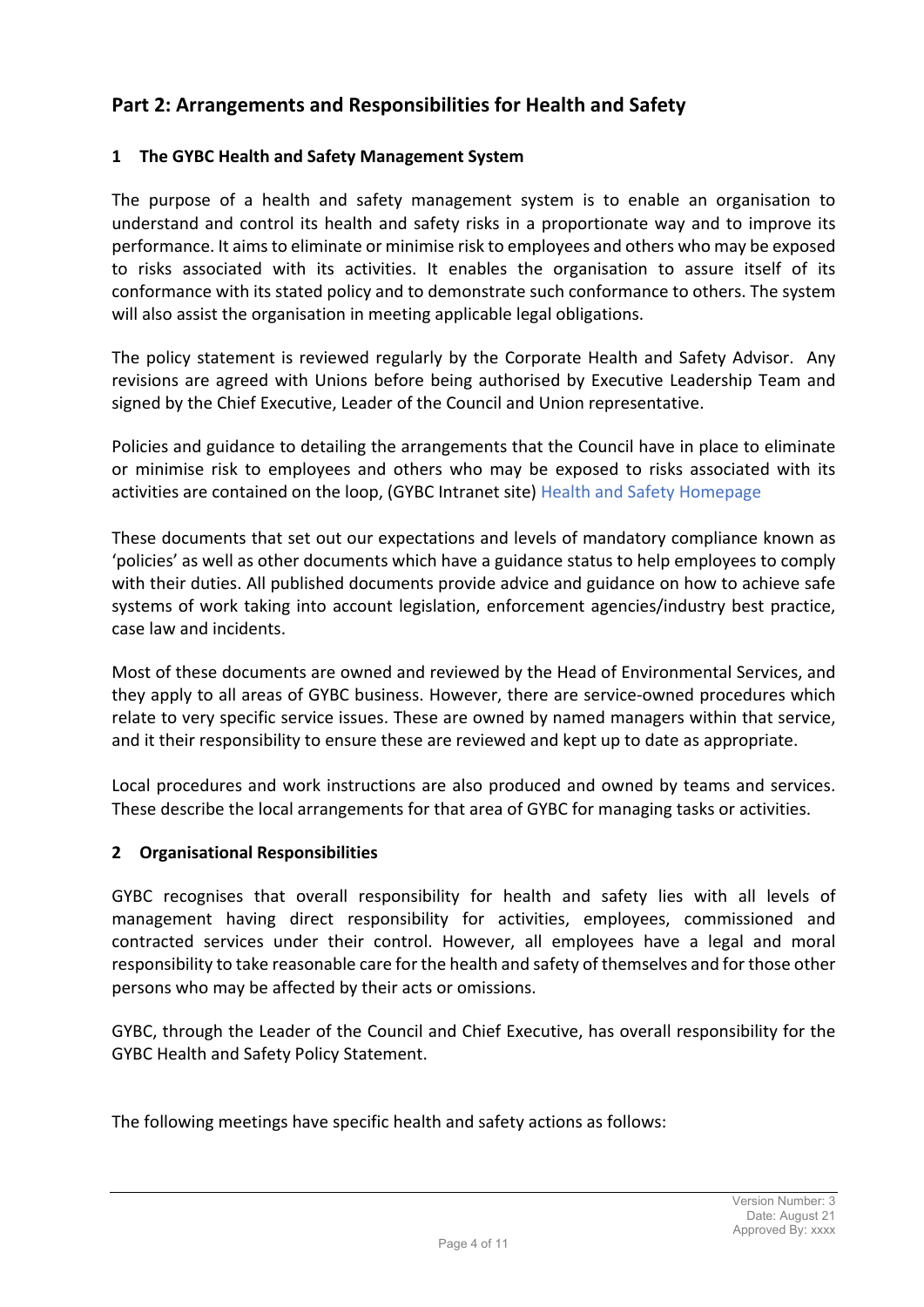## **2.1 Executive Leadership Team (ELT)**

ELT are responsible for ensuring that health and safety is effectively managed.

## **2.2 Corporate Health and Safety Working Group**

This overarching aim of the group is to raise/address concerns around health and safety within the Council, to raise the profile of health, safety and welfare management and ensure that actions in the Council's existing Policies are implemented. Full details of the group's objectives are detailed in their Terms of Reference.

## **3 Management Responsibilities**

For the Organisational Structure of the Council see **Appendix 1.**

#### **3.1 Leader of the Council**

Joint responsibility with the Chief Executive for strategic direction of health and safety in GYBC and policy.

#### **3.2 Elected Members**

Elected Members form the body corporate of the Council and have the collective and individual responsibility for the planning, resourcing and overseeing of its activities.

Collectively, the Members and the Executive Leadership Team constitute the "directing mind" of the Council in the provision of its services and conduct of its undertaking.

Each Elected Member will therefore:

- Consider health, safety and welfare issues as part of their decision-making process
- Use the advice provided by the Senior Officers to help in their decision-making process to ensure the health, safety and wellbeing of all likely to be affected by these decisions

#### **3.3 Chief Executive**

As the Head of Paid Service, the Chief Executive has overall responsibility for health and safety at GYBC. They are responsible for ensuring:

- The Policy Statement and management system is implemented and adhered to across the organisation
- **The effectiveness of the health and safety strategy, organisation and arrangements**
- The provision of appropriate resources to enable persons with specific responsibilities to perform their duties effectively
- That effective management exists to secure implementation and review of the GYBC health and safety arrangements
- Their demonstration of commitment towards a positive health and safety culture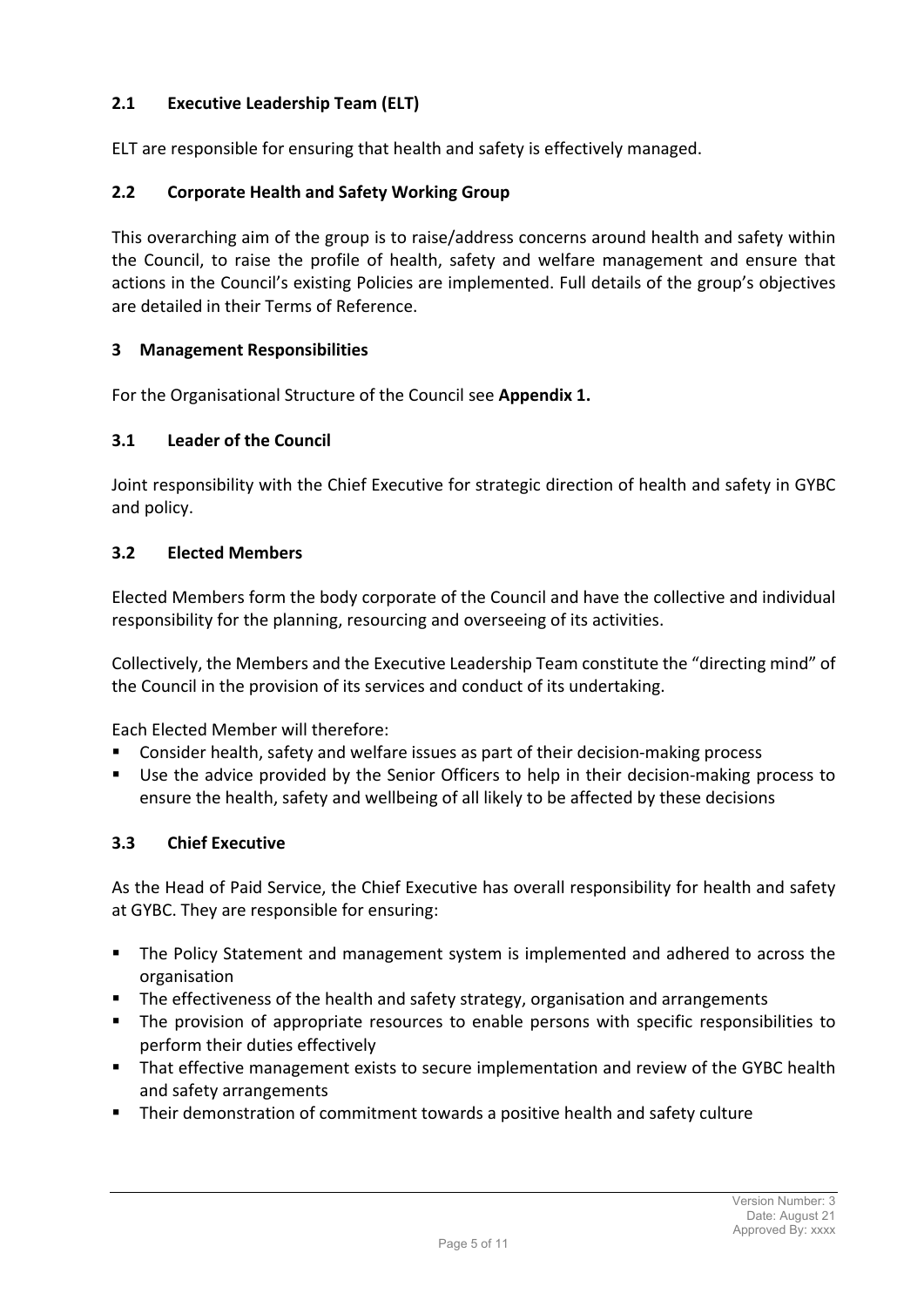## **3.4 Strategic Directors**

- **Agree the contents of the annual work plan for the management of health and safety for adoption** and agreement by the Executive Leadership Team (ELT) with the Head of Environmental Services
- Ensure that all Directors/Heads of Service remain risk focused and are aware of the key risks in the Department
- Ensure that appropriate reporting mechanism are in place to agree, consult and secure health and safety standards
- Influence the integration of the health and safety requirements as part of the Council's decisionmaking processes and strategic planning
- **Ensure representation by Strategic Directors at Corporate Health and Safety Working Group in line** with terms of reference
- Adequate budgetary provision is made to meet the cost of fulfilling individual service requirements in relation to health, safety and welfare

## **3.5 Head of Environmental Services**

The Head of Environmental Services has overall responsibility for the development, maintenance and improvement of the health and safety management system including:

- Advising Management Team on the strategic direction for health, safety and well-being
- Ensuring that the Chief Executive is kept appraised of significant issues which may be identified as having an impact on GYBC
- **Ensuring that the Health and Safety Policy Statement is reviewed every two years and is** effectively implemented
- Ensuring that adequate arrangements and resources are in place to:
	- Develop review and publish health, safety and well‐being policies and procedures to ensure they remain valid and strive for continuous improvement
	- Provide focussed operational support to managers and employees regarding key risk activities
	- Provide competent health and safety advice and guidance
	- Monitor, benchmark and review health and safety performance against the published policies and procedures
	- Oversee accident reporting and monitor incident investigation (including reporting under RIDDOR)
	- To maintain the Warning Marker System and review associated policies and guidance
- Monitoring the implementation of the Council's health and safety policy and to prepare reports to the ELT, Audit and Risk Committee and Health and Safety Working Group on health and safety performance, making recommendations for improving performance as necessary
- Establish an annual work plan for the management of health and safety for adoption and agreement by the Management Team
- Developing and maintaining a health and safety training strategy and ensuring training services align with this in conjunction with the Head of Organisational Development

## **3.6 Head of Property and Asset Management**

Ensure that the following are in place for GYBC property in line with policy: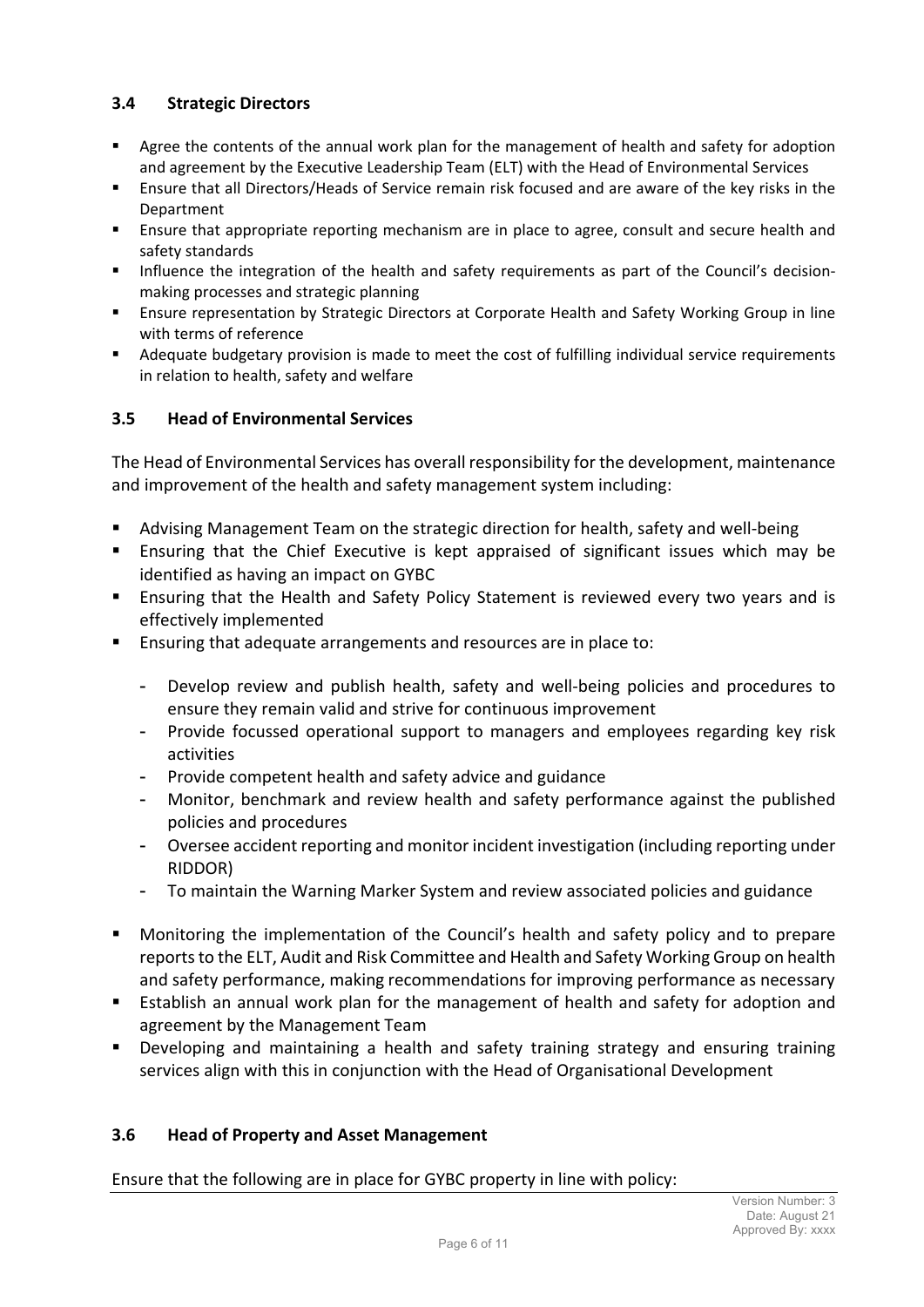- Fire risk assessments are undertaken, fire improvements identified are implemented and adequate evacuation procedures are in place
- Fire safety equipment is adequately maintained and tested
- **Management of asbestos containing material at premises**
- Management of Legionella and water hygiene
- To facilitate and coordinate the monitoring and management of compliance within commercial and residential assets across the borough and to ensure the actions of the Council and others do not compromise health and safety.
- Facilitate, manage and monitor the work of contractors in public buildings
- Act as the main point of contact for Facilities Management, including liaising over the decommissioning and commissioning of buildings they manage
- **Ensure that all Council operated / managed premise related plant and equipment is** adequately maintained and tested in accordance with statutory requirements
- To facilitate the implementation of the GYBC display screen equipment requirements
- To facilitate the implementation of the First Aid requirements for GYBC property

## **3.7 Head of Organisational Development**

- To ensure the integration of health, safety and wellbeing training and awareness in induction and on an ongoing basis
- To ensure that systems are in place for identifying work-related ill health, and ensuring appropriate actions are taken in all cases to support employees
- To ensure that all managers and staff are aware of how to identify signs of work-related stress and how to deal with them, whether or not they result in a period of absence from work
- To raise awareness of mental health and the support available to staff

## **3.8 All Directors and Heads of Service**

Each Director and Head of Service is responsible for ensuring that suitable and adequate arrangements are in place for the management of health and safety. In particular, they must ensure that health and safety policies are implemented and ensure that:

- A positive health and safety culture is actively demonstrated and promoted through good leadership
- Procedures are developed and implemented forspecific service risk, along with detailed work instructions where necessary
- Key risks are identified and monitored
- Managers or other directly reporting staff are provided with appropriate support, guidance and resources to enable them to discharge their health and safety duties
- Adequate time and resources are given to managers and employees to fulfil their roles
- There are adequate and effective arrangements in place for consulting all employees and their representative trade unions within their areas of responsibility on matters that affect their health and safety
- **They have systems in place for monitoring health and safety within their areas of** responsibility, including setting targets for improvement and reviewing performance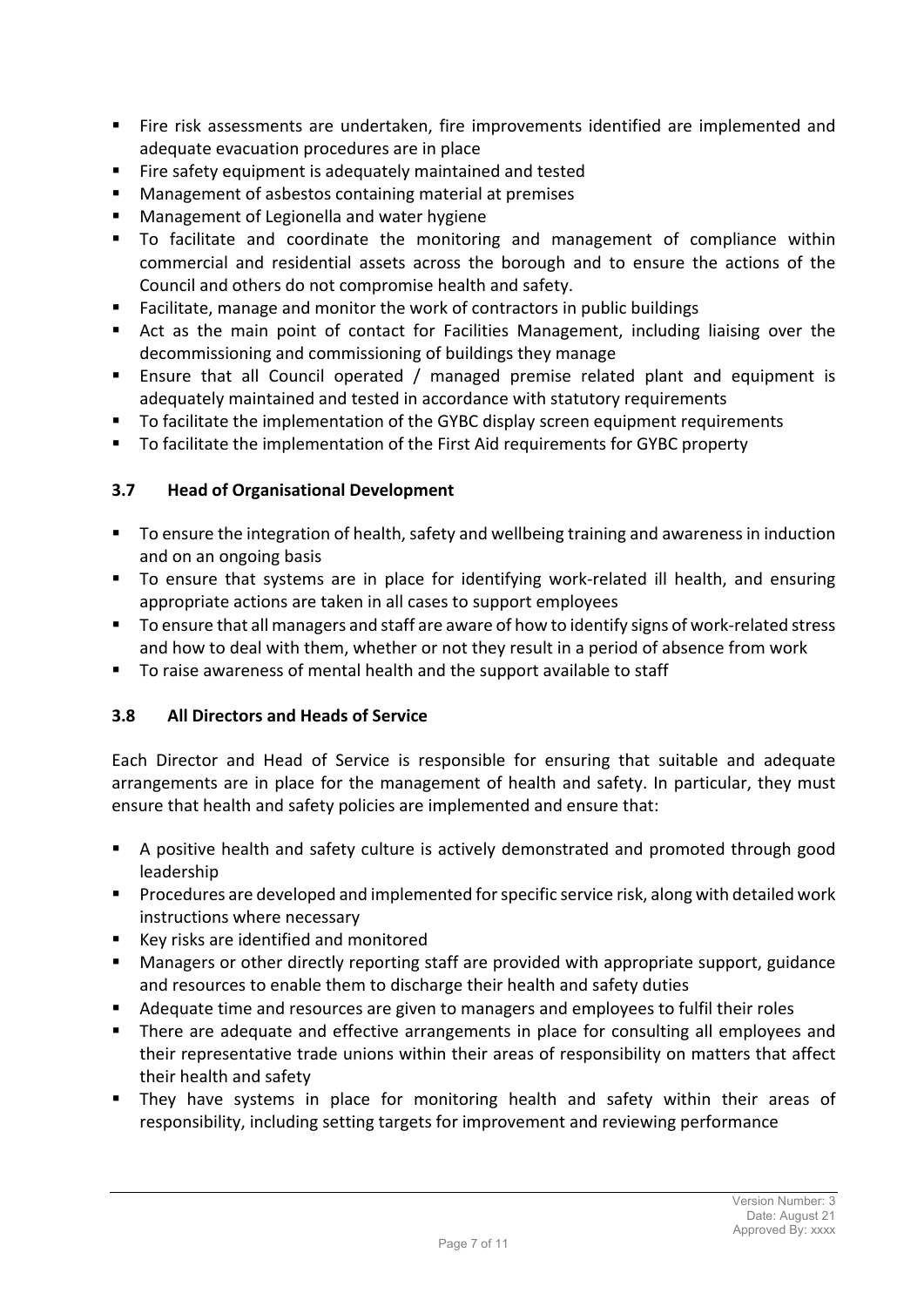- Where their service works with partnership organisations, or they commission or contract the provision of services on behalf of GYBC, suitable health and safety arrangements are established and monitored
- **Dut of hours use of buildings and delivery of services are managed**
- Relevant health and safety monitoring in line with the annual audit plan is carried out in their service and that monitoring information is provided to the Corporate Safety Advisor in line with policy
- **Exalate as required health and safety matters of concern to the relevant Strategic Director** and ultimately the Chief Executive as Head of Paid Service

## **3.9 Corporate Health and Safety Advisor**

- Advising managers and other employees on health and safety matters to enable them to meet their health and safety responsibilities
- Supporting line managers and supervisors in implementing safety policies procedures and arrangements
- Contributing to the development of strategy, policies and procedures
- **Work with others to ensure the integration of safety policies, for example Corporate Risk and** Business Continuity
- **Monitoring the implementation of the Council's health and safety policy, including carrying** out safety inspections and audits and preparing reports for the appropriate managers and consultative bodies
- Investigating, as appropriate, reported incidents of injury and ill-health to employees and, other persons, including incidents of aggression and violence and 'near‐misses
- **Providing health and safety training as appropriate**
- To carry out inspections and audits and report findings to relevant groups
- To actively participate in Health and Safety Action Plans, meetings and be part of the process to set realistic targets to maintain progressive progress and continued standards of compliance with relevant statutory provisions
- Escalate as required health and safety matters of concern to the relevant Director/Head of Service and ultimately the Chief Executive as Head of Paid Service
- **Ensure any audit recommendations are complied with**
- Manage the Warning Marker System

## **3.10 Health and Safety Support Service**

As and when required additional health and safety advice and technical support is procured to support the delivery and compliance with the Great Yarmouth Health and Safety Management System

## **3.11 Managers**

Managers will be responsible for employees and activities under their control. They will ensure that requirements of relevant policies are complied with. In particular, they will:

- Ensure that risk assessments are undertaken by competent staff and adequate control measures are applied on a risk basis
- **Monitor and review health and safety performance through:**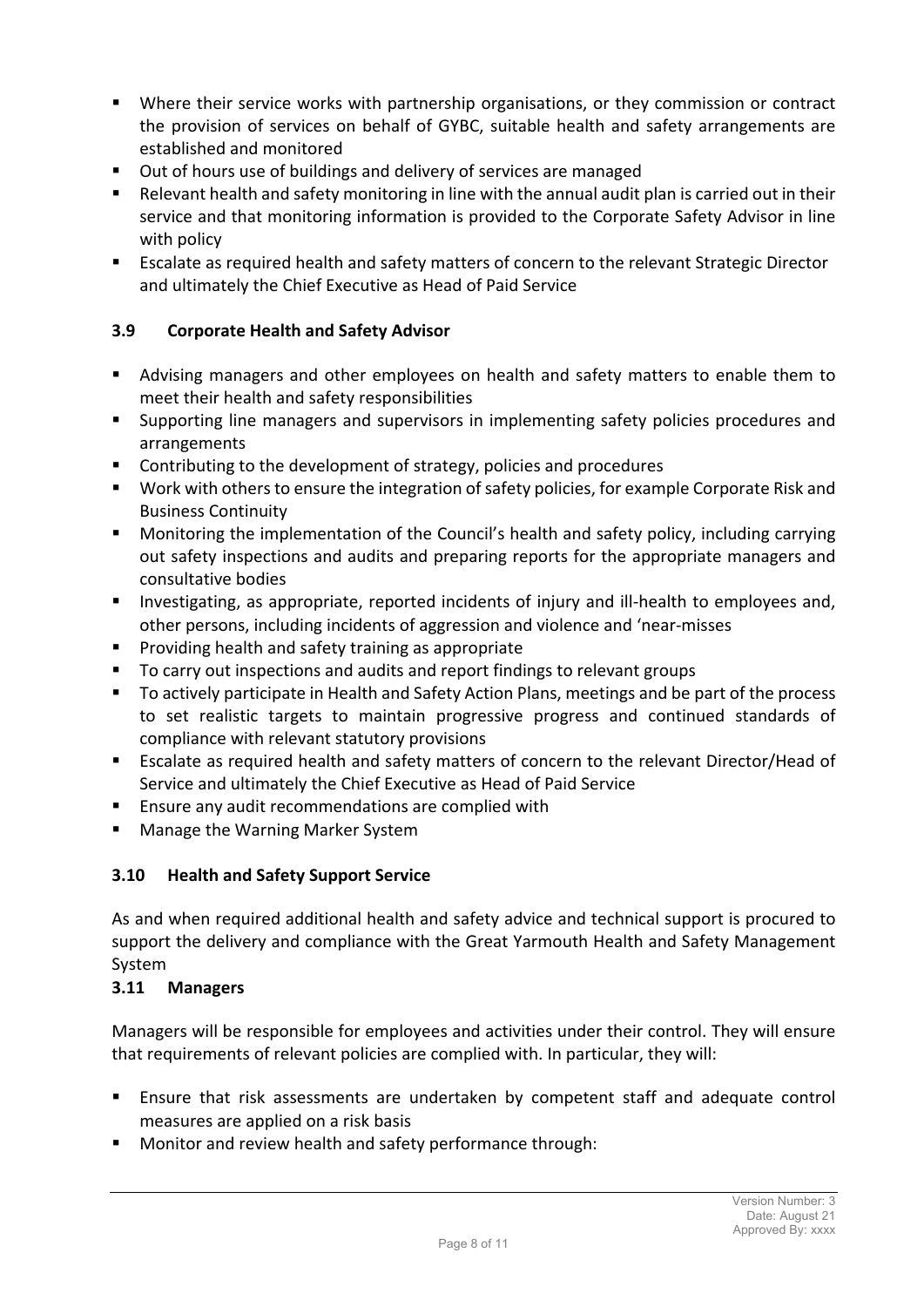- Undertaking health and safety inspections of the relevant work area/practices in accordance with relevant corporate and departmental policy
- Setting health and safety targets and objectivesthrough appraisals and other supervisory reviews
- Ensuring incidents are reported and investigated in line with policy
- Monitoring commissioned and contracted work under their control for compliance
- Develop and implement safe systems of work
- Set a personal example by including health and safety management in daily management practice and demonstrating safe personal working practices
- **Ensure action is taken to resolve any situations that may adversely affect the health and** safety of employees or other persons. They will rectify any problem within their own resources or see it is raised with the appropriate Head of Service/Director without delay where they do not have the budgetary or management control to do so
- To ensure that appropriate return to work programmes are in place for all employees that have been absent as a result of an accident or work‐related ill health
- **Ensure that they personally undertake all required training and that employees under their** control are given adequate information, instruction, training and supervision to carry out their duties safely
- Ensure that all plant and work equipment provided is selected through a risk assessment process, suitable, properly maintained and subject to all necessary tests and examinations;
- Ensure that accidents and incidents (including near misses and violence and aggression) are properly reported, investigated and the findings acted upon without delay
- Ensure that employees and their trade union representatives are consulted on matters of health and safety that affect them
- Work with nominated Property Staff to ensure premises operate safely
- Ensure that commissioned and contracted work complies with GYBC requirements for the selection and management of contracts
- Ensure that they seek timely assistance and advice where expert help is required from the Corporate Health and Safety Advisor
- **Ensure suitable health and communication arrangements are in place including ensuring** health and safety is a standing agenda item at team meetings

# **3.12 Commissioners, Project and Contract Managers**

All employees that have a role in managing projects or contracts must ensure they follow the policies relating to this area and in particular:

- All relevant health and safety requirements are included in the selection and set up of contracted/commissioned work
- **The Corporate Health and Safety Advisor is consulted in a timely way regarding the** development of significant new projects and commissioned services
- Appropriate levels of monitoring are set up to ensure organisations are delivering to the agreed health and safety standards
- They attend all relevant training relating to their role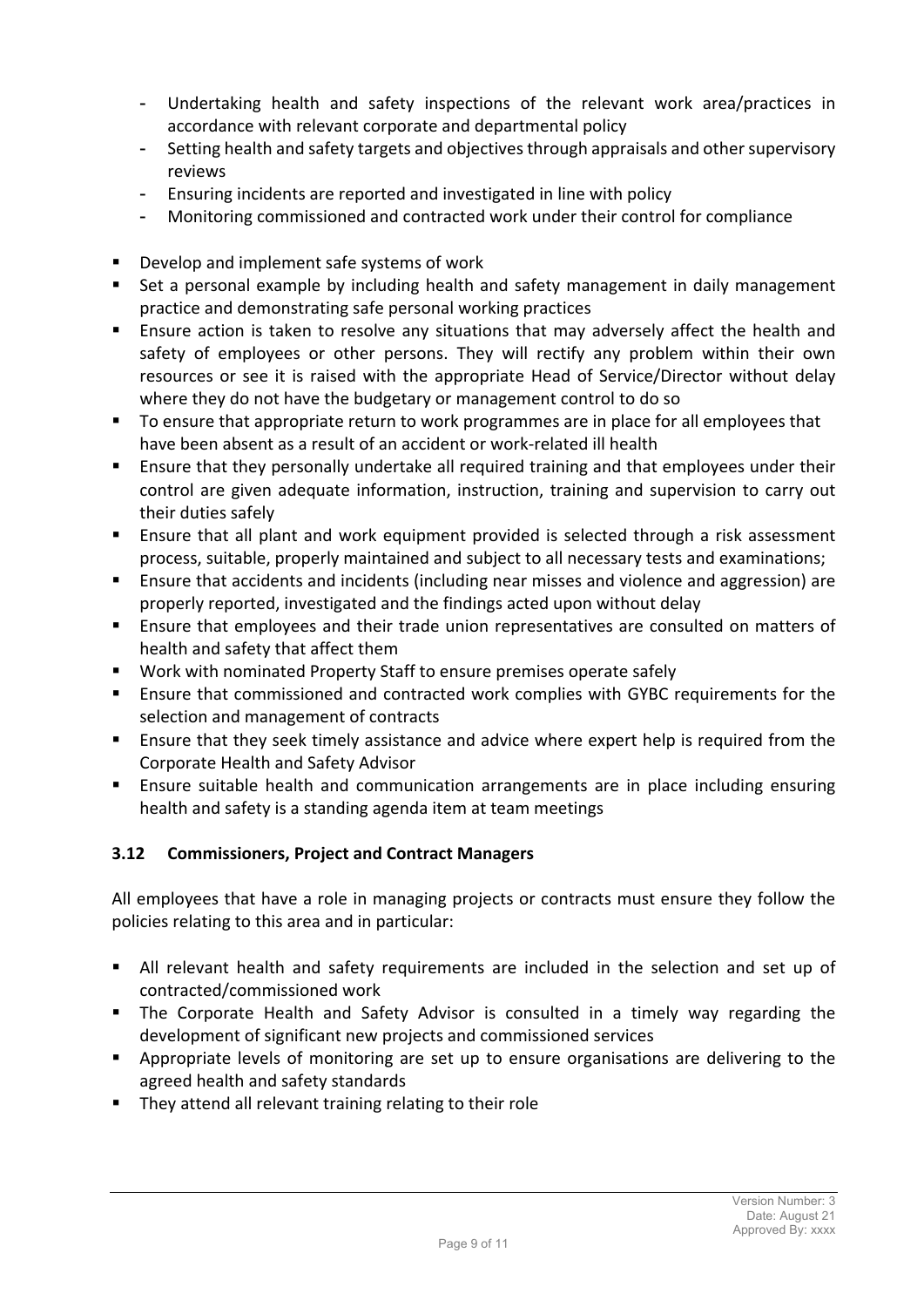## **3.13 Employees**

Each employee has a responsibility to themselves, their colleagues and their Line Manager/ Supervisor to:

- Make themselves familiar with this document, and specific health and safety procedures and policies that affect them
- Use the safe working instructions that are provided
- Actively contribute towards good safety practice, setting a good personal example
- Use personal protection equipment and appropriate safety equipment that has been provided
- Report all accidents, incidents and damage, whether persons are injured or not
- Report any hazards/concerns to their line manager
- Request/discuss safety training with their line manager when they feel their skills need updating
- Complete all mandatory health and safety training within the timescales required
- Fulfil additional specific roles in line with GYBC requirements such as: first aider, health and safety co-ordinator, fire evacuation and risk assessor

## **3.14 Employee Consultation / Safety Representatives**

Consulting employees on health and safety mattersis very important in creating and maintaining a safe and healthy working environment. It also helpsin motivating staff and making them aware of health and safety issues.

Trade Union safety representatives represent employees in day‐to‐day consultation with management on issues of health and safety. Such representatives are recognised by GYBC as having an important role in achieving employee involvement and in creating and sustaining a positive health and safety culture.

By mutual agreement between the Council and the appropriate Trade Unions, safety representatives will represent both union and non‐union employees work areas. GYBC reserves the right to consult the whole workforce.

Safety representatives should be consulted in a timely fashion where possible on all matters of health and safety that may affect employees and on the provision of health and safety information and training.

Before making any decisions, which could have health and safety consequences for employees, managers should inform trade union safety representative about their proposed course of action and give them an opportunity to express their views.